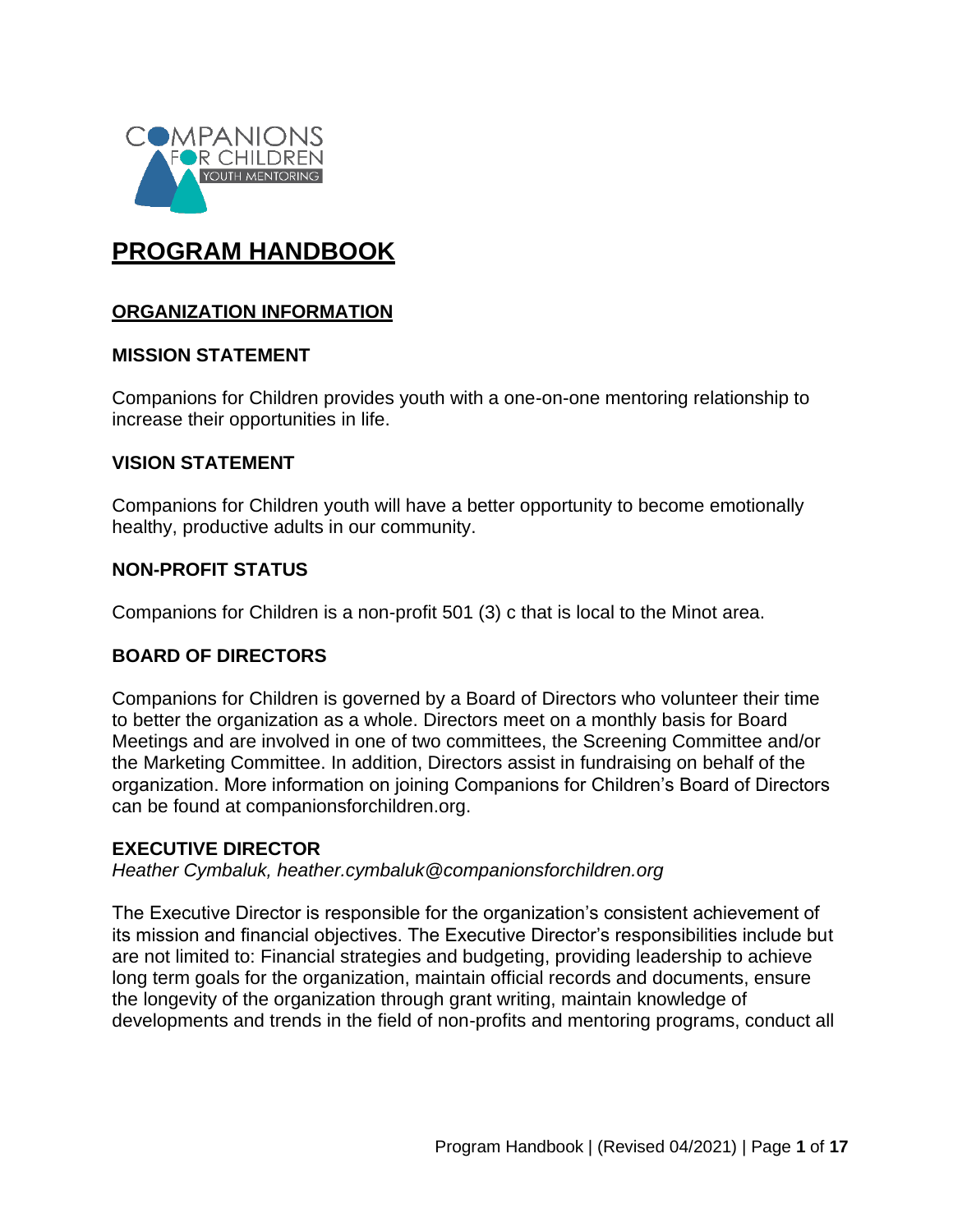marketing and fundraising activities, establish working relationships with community groups and organizations and oversee staff and the organization as a whole.

#### **ENROLLMENT COORDINATOR**

*Nya Harris, admin@companionsforchildren.org*

### **MATCH SUPPORT SPECIALIST**

*Kailey Hennessey, [service@companionsforchildren.org](mailto:service@companionsforchildren.org)*

The Enrollment Coordinator is responsible for the organization's matches from application to the time they are matched which at that point, the Match Support Specialist is responsible for ongoing support of the match. The Enrollment Coordinator and Match Support Specialist, jointly, share responsibilities that include but are not limited to: Recruiting mentors and youth; scheduling and conducting interviews with mentors, parents/legal guardians, and youth; identifying qualities and interests to implement successful matches; ensuring mentors complete all screening and intake procedures and reporting to the Screening Committee for their final review; overseeing all matches and troubleshooting any problems, questions or concerns; developing and distributing monthly newsletters; assisting in all fundraising and service activities; planning and conducting quarterly mentor meetings and annual parent/legal guardian meetings; and assisting the Executive Director as needed.

# **THE IMPACT**

Studies have shown that youth who regularly spend time with a mentor benefit in the following ways:

- $\checkmark$  27% less likely to begin drinking alcohol
- $\checkmark$  46% less likely than their peers to start using illegal drugs
- $\times$  55% more likely to enroll in college
- $\checkmark$  78% more likely to volunteer regularly
- $\checkmark$  81% more likely to participate regularly in sports or extra-curricular activities
- $\checkmark$  90% are interested in becoming a mentor
- $\checkmark$  130% more likely to hold leadership positions

# **ROLES & EXPECTATIONS**

#### **COMPANIONS FOR CHILDREN'S ROLE**

- $\checkmark$  Companions for Children will recruit and thoroughly screen adult volunteers to serve as role models and mentors to youth in the program.
- $\checkmark$  Companions for Children will match every child with a mentor as soon as possible, taking into consideration the child's age, interests, preferences, and time on the waiting list.
- $\checkmark$  Companions for Children will notify the mentors and parent/quardian of upcoming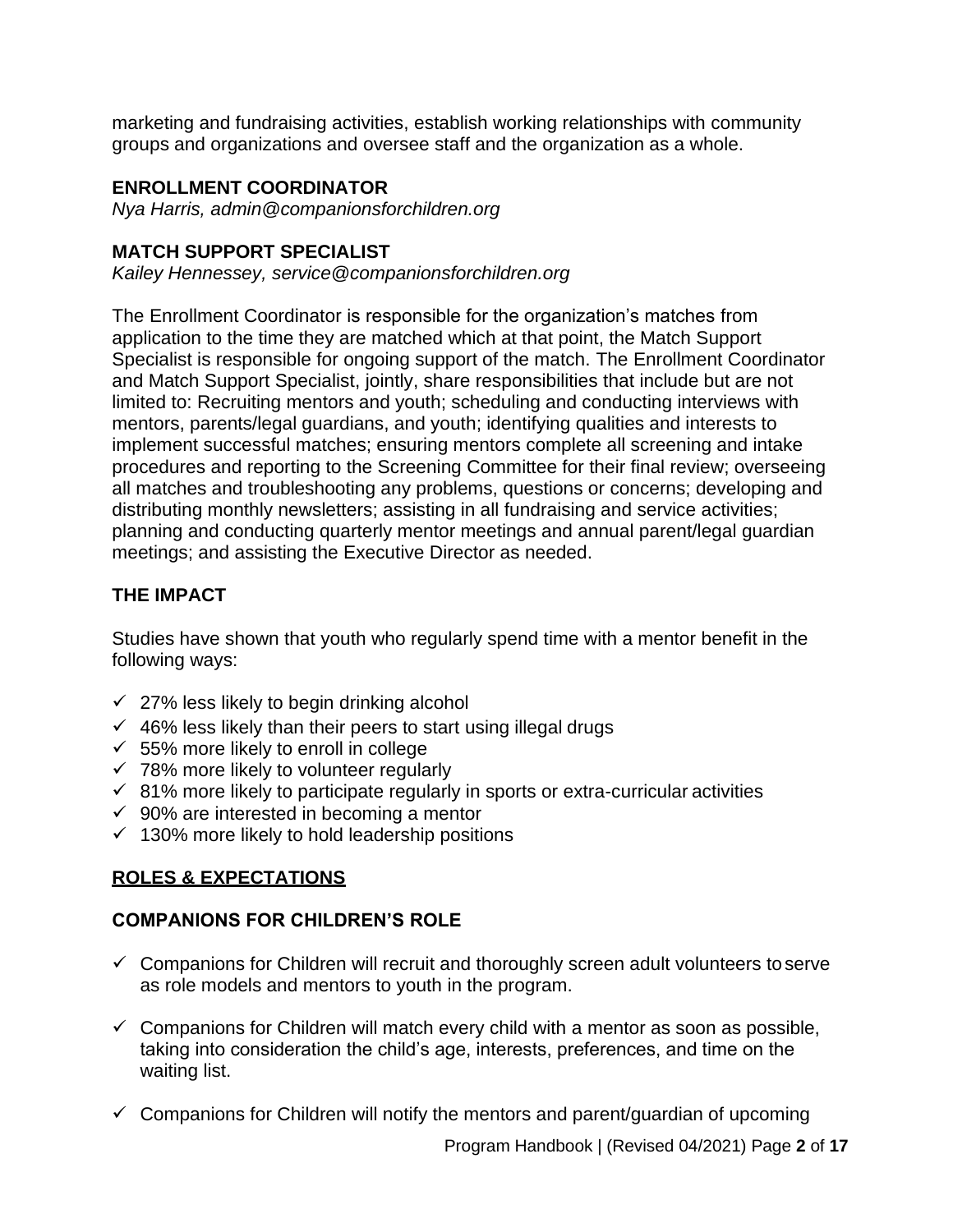events through phone calls, emails, texts, mailers or newsletters.

- $\checkmark$  Companions for Children will follow up with every match, in the first week of every month to check in, offer support, and complete mandatory reporting.
- $\checkmark$  Companions for Children will support the child's best interest by terminating any match which is not meeting Companions for Children's guidelines and ground rules.
- $\checkmark$  Companions for Children, in partnership with the Minot Family YMCA, will provide a free YMCA membership to enrolled youth. The YMCA has the right to refuse membership to youth in violation of any of their program's regulations; the parent/legal guardian must fill out paperwork during normal business hours at the YMCA in order for their child to have access to this membership – this must be done in advanced to an outing at the YMCA.

# **MENTOR ROLE**

- $\checkmark$  The mentor is expected to spend a minimum of at least 4 hours per month on a minimum of 2 outings, with their mentee for at least one year.
- $\checkmark$  The mentor will plan fun, age appropriate activities to do with their mentee. The mentor and mentee can come up with ideas of things to do together, but the mentor has the ultimate responsibility to make the plans.
- $\checkmark$  The mentor is expected to initiate contact with the parent in order to make plans for match outings with his/her mentee.
- $\checkmark$  The mentor is expected to return calls to parents and Companions for Children's office in a timely manner.
- $\checkmark$  The mentor must maintain adequate records (hours and details) of match outings for mandatory monthly reporting, which is done the first week of every month.
- $\checkmark$  The mentor must abide by all guidelines and ground rules set forth by Companions for Children as detailed below. Failure to do so will result in closure of the match.
- $\checkmark$  The mentor will complete the mandated reporting training annually.
- $\checkmark$  The mentor will email the Match Support Specialist if there are any minor questions or concerns for the match outside of monthly calls to help solve any problems that may arise. The mentor will call the Match Support Specialist if there are any major questions or concerns for the match outside of monthly calls.
- $\checkmark$  The mentor will make every effort to stay engaged in the mentee's life by remaining consistent and avoiding cancellation of outings if possible.
- $\checkmark$  The mentor is expected to make efforts to attend events hosted by Companions for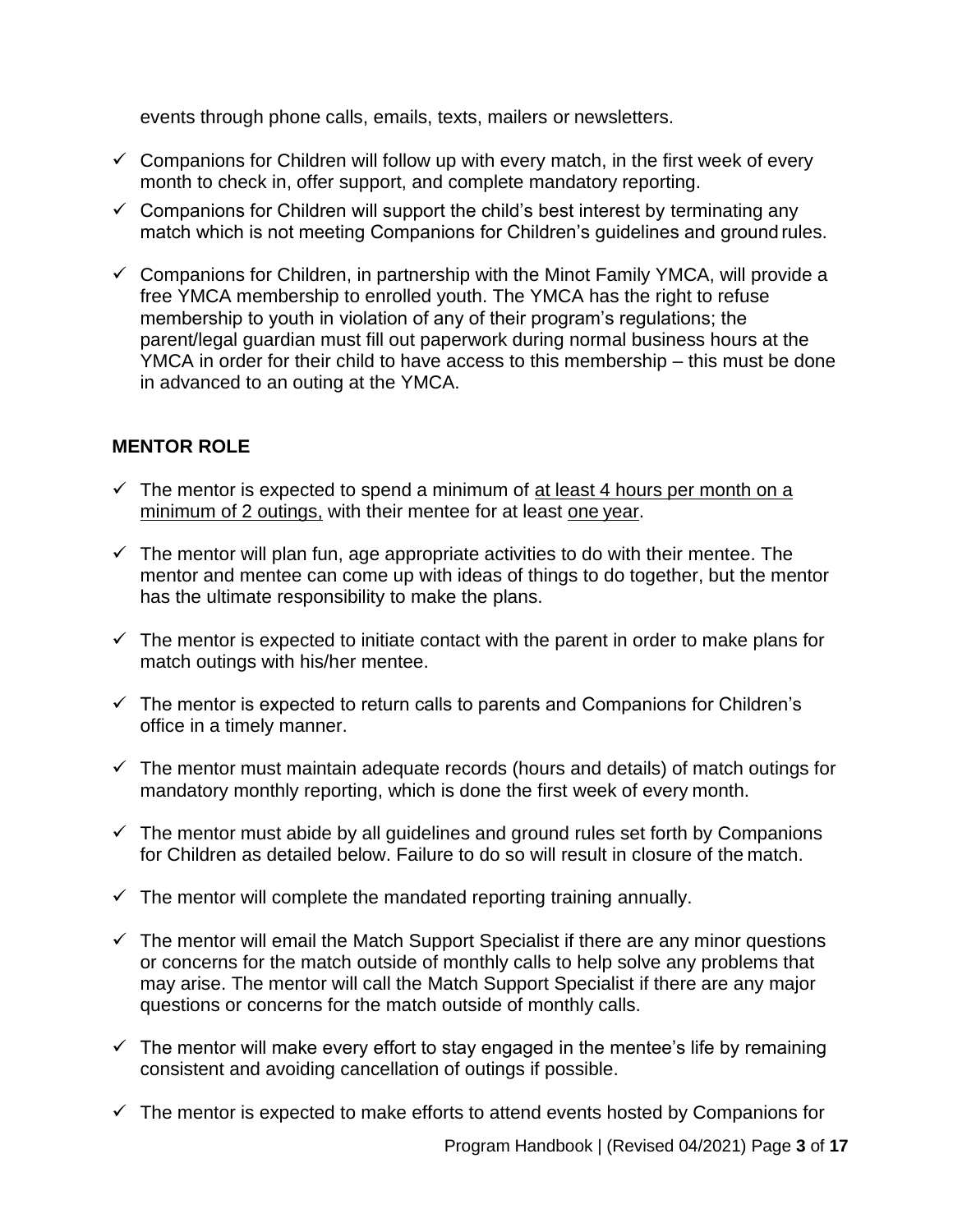Children, as well as quarterly mentor meetings. Notifications regarding dates and times of these events will be provided in advance.

### **PARENT/LEGAL GUARDIAN ROLE**

*We need you to be an active partner!*

- $\checkmark$  The parent is expected to return phone calls to mentors and the Companions for Children's office in a timely manner.
- $\checkmark$  The parent must abide by all Guidelines and Ground Rules set forth by Companions for Children as detailed in this handbook. Failure to do so will result in closure of the match.
- $\checkmark$  The parent will call Companions for Children's office or email the Match Support Specialist if there are any questions or concerns for the match in order to help solve any problems that may arise.
- $\checkmark$  The parent must abide by re-matching procedures as detailed in this handbook.
- $\checkmark$  Safety is our number one concern. Discuss each match outing with your child upon their return. Keeping the lines of communication open will allow them to let you know if there is a problem.
- $\checkmark$  The parent must maintain adequate records (including hours spent together and activities participated in together) of match outings for mandatory monthly reporting, which is done the first week of every month.

#### **YOUTH ELIGIBILITY & ENROLLMENT PROCESS**

#### **YOUTH ENROLLMENT ELIGIBILITY**

To be accepted as a youth in the Companions for Children – Youth Mentoring program, the youth must:

- $\checkmark$  Be within the ages of 6-18
- $\checkmark$  Reside within a 15-mile radius of Minot, ND
- $\checkmark$  Have a parent who is willing and able to support the match
- $\checkmark$  Want to have a mentor (Companions for Children staff will evaluate the child's desire to participate in their youth interview)

Program Handbook | (Revised 04/2021) Page **4** of **17** Companions for Children makes reasonable efforts to meet the needs of youth with special needs, but the needs of the youth must be appropriate for volunteer intervention. For that reason, Companions for Children is not able to serve youth who are severely physically handicapped or medically fragile, are currently involved in an inpatient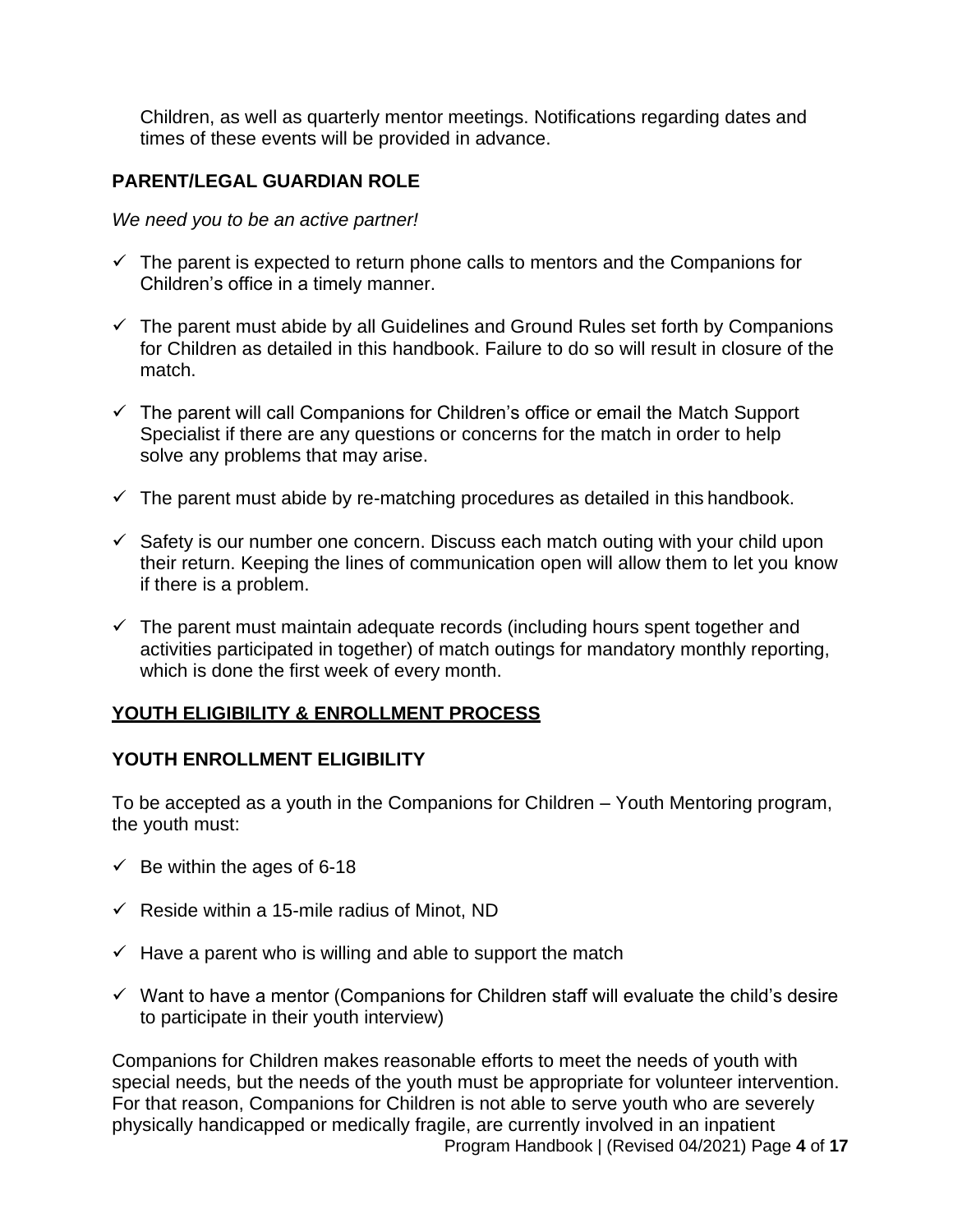treatment program, suffer from significant emotional disturbances, which may pose a threat to themselves or others, or have a history of delinquent/criminal behaviors. Youth who will more appropriately be served by other agencies may be referred to those agencies. If you are unsure of your child's eligibility, call Companions for Children to discuss in more detail.

# **YOUTH ENROLLMENT PROCESS**

- $\checkmark$  Fill out and submit an online Youth Application at www.companionsforchildren.org. Paper copies are available at Companions for Children's office or can be mailed upon request by calling our office or emailing [office@companionsforchildren.org.](mailto:office@companionsforchildren.org)
- $\checkmark$  Our Enrollment Coordinator will contact you to set up appointments for the Parent Interview and a Youth Interview. The Parent Interview gives us a better insight into the child's life and family background. The Youth Interview gives us a better idea of your child's interests to help find the best mentor for them. It is encouraged that the child is not present at this interview.
- $\checkmark$  Parent/Legal guardian signs all necessary documents. Failure to sign all documents will result in ineligibility.
- $\checkmark$  \*Optional\* Mentors and parents have the opportunity to meet in person or speak over the phone prior to the match meeting. Please note this in your interview.
- $\checkmark$  When your child has been chosen by a mentor, you are contacted with details about them and a match meeting is then set up at our office with you, your child, the mentor and our Enrollment Coordinator. At this meeting contact information is exchanged, guidelines and ground rules are reviewed, and the child and mentor are given time to get to know each other.
- $\checkmark$  Companions for Children will follow up in the first week of every month to offer support and complete mandatory reporting.

# **MENTOR ELIGIBILITY AND SCREENING PROCESS**

#### **MENTOR ENROLLMENT ELIGIBILITY**

To be accepted into the mentor screening process, a volunteer must:

- ✓ Have the availability to meet with their mentee at least at least **four hours per month on a minimum of two outings** for at least **one year**
- $\checkmark$  Be at least 20 years of age
- $\checkmark$  Reside within a 15-mile radius of Minot, ND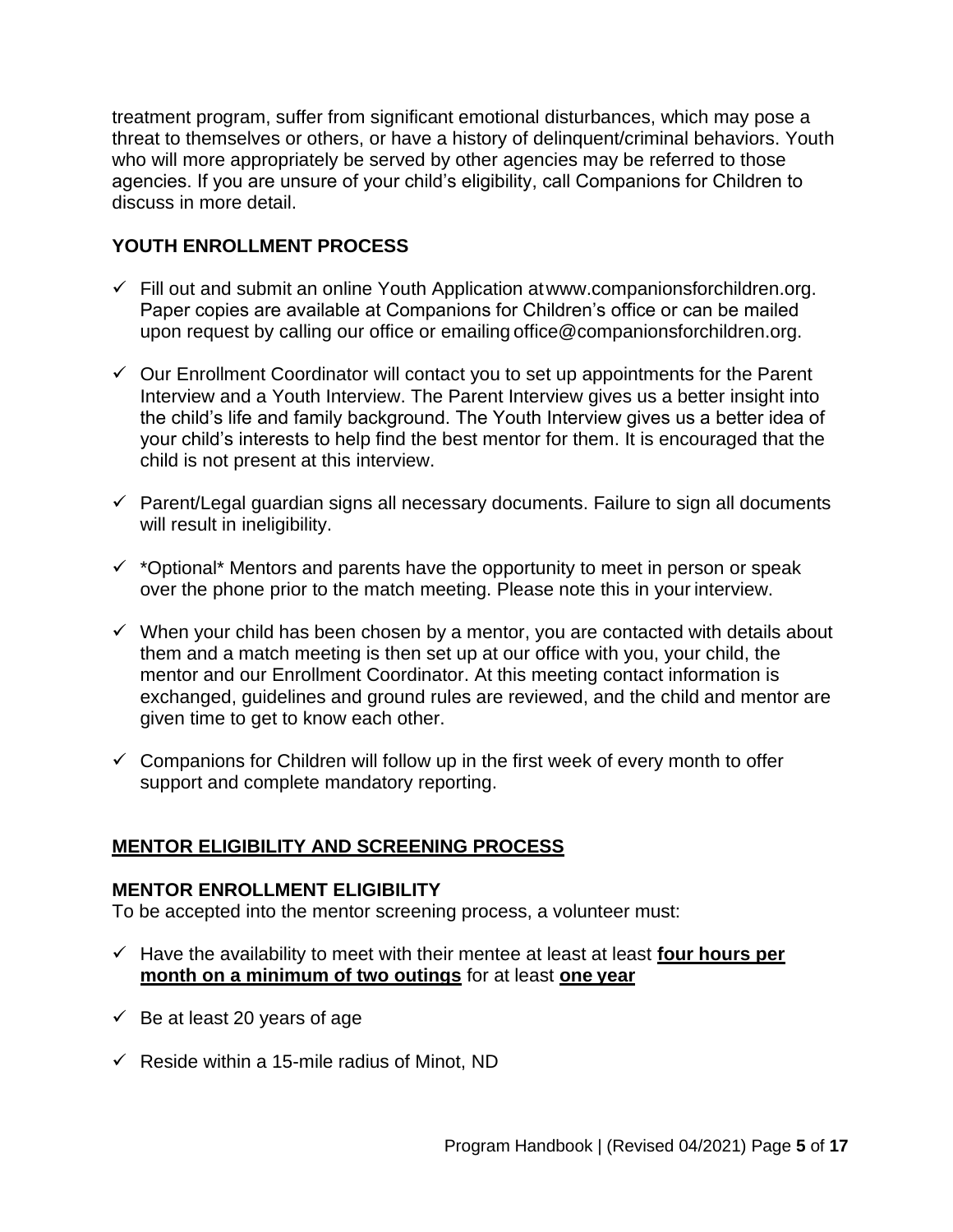- $\checkmark$  Complete Companions for Children's Screening Process; including a 2-hour online self-pace training and mandated reporter certification
- $\checkmark$  Have a valid driver's license, operating vehicle, safe driving record, and vehicle insurance
- $\checkmark$  Have a working cell phone with an active voicemail at all times
- $\checkmark$  Provide Companions for Children's staff with a valid email for regular communication

# **MENTOR SCREENING PROCESS**

- $\checkmark$  Fill out and submit an online Mentor Application at [www.companionsforchildren.org.](http://www.companionsforchildren.org/) Paper copies are available at Companions for Children's office or can be mailed upon request.
- ✓ Our Enrollment Coordinator will contact you and send you a 2- hour self-paced training and mandatory reporter training. You will have two weeks to complete this.
- $\checkmark$  Upon completion of the training, the Enrollment Coordinator will contact you to set up an appointment for your Mentor Interview and email your background check paperwork. This interview gives us a better insight into your motivation, experience with children and volunteering, your work and family background, interests, etc. This interview typically takes 1  $\frac{1}{2}$  - 2 hours – less if background paperwork is filled out ahead of time.
- $\checkmark$  Companions for Children conducts 3 or more confidential reference checks
- $\checkmark$  Companions for Children performs a Child Neglect and Abuse background check, Minot Police Department background check and a nationwide background check through American Checked.
- $\checkmark$  The Enrollment Coordinator then meets with the screening committee to present the information gathered during the screening process. All information is reviewed and the screening committee will either approve or deny the applicant. If the applicant is denied, a notice will be mailed. Please note that no reason for denial will be provided. Applicants may re-apply in one year if they are denied.
- $\checkmark$  \*Optional\* Mentors and parents have the opportunity to meet in person or speak over the phone prior to the match meeting. Please note this in your interview.

# **ADDITIONAL PROGRAM DETAILS**

# **YOUTH SELECTION**

Once a mentor is approved, he/she will be contacted and the youth selection process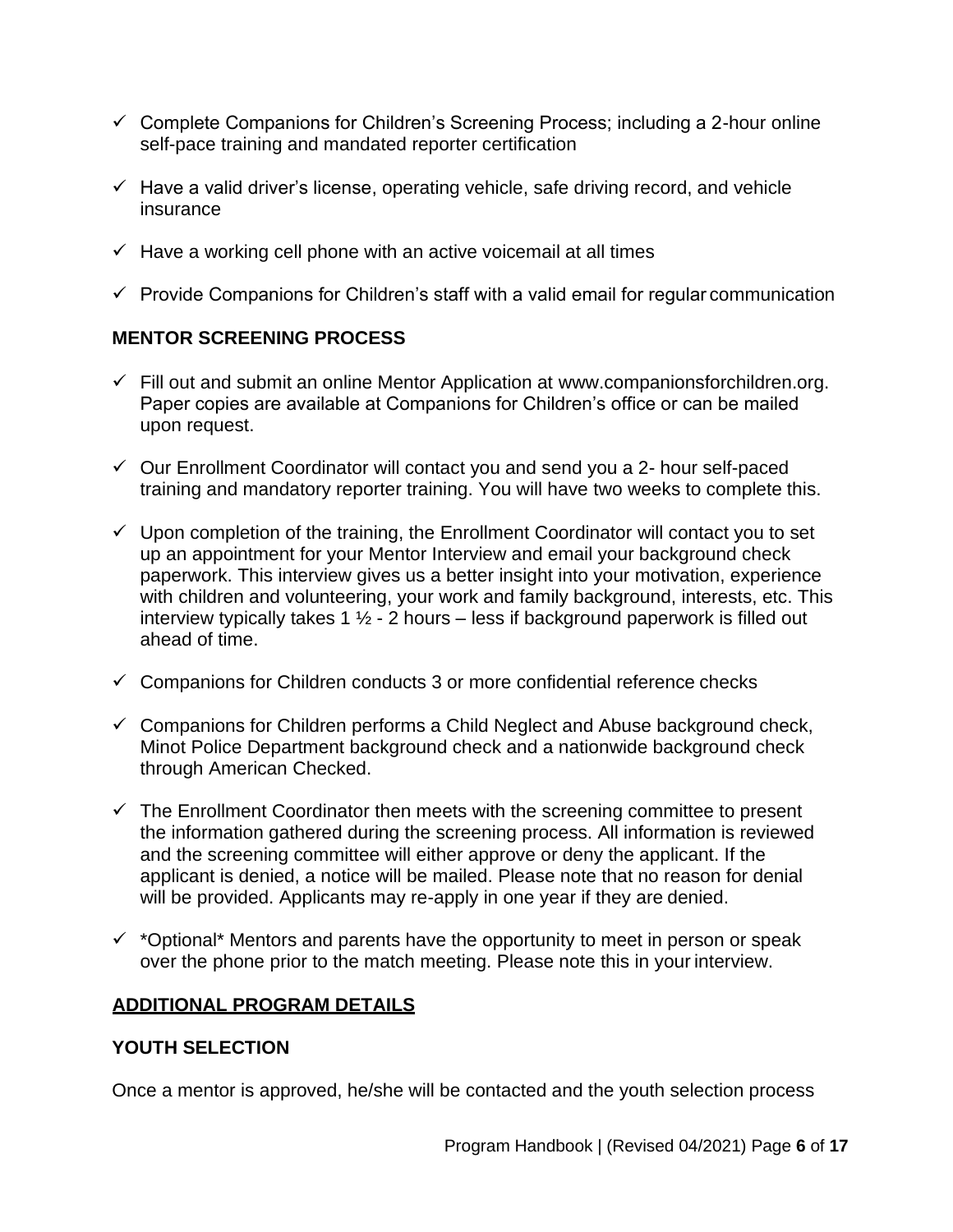will proceed. The Enrollment Coordinator will determine possible mentee options for a mentor by taking each eligible youth's interests, background, and time on the waiting list into consideration. The Enrollment Coordinator will then present 1-3 options to the mentor for him/her to choose from. \*\*Timing of this will be dependent on the youth available at the time of approval.

Once a mentee is selected, the Enrollment Coordinator will contact the parent/guardian to inform them of a possible mentor for the child and share information about the mentor. The parent's opinion will be given the final approval on the mentor.

The parent/guardian has the opportunity to meet in person or speak with the mentor over the phone prior to the match meeting if he/she so chooses. \*\*Please note this in the parent/legal guardian interview.

# **THE MATCH MEETING**

The initial match meeting is conducted at the Companions for Children's office to introduce the mentor, mentee, and parent/guardian. The purpose of this meeting is to introduce all parties and let the new match get to know one another. Either the Enrollment Coordinator or Match Support Specialist will coordinate this match meeting and present necessary match paperwork at this time.

After this meeting the match will begin to meet for at least 4 hours per month on a minimum of 2 outings. Coordination of these outings will be conducted by the mentor and parent/guardian (not the mentee).

# **MANDATORY MONTHLY REPORTING**

Each month the Match Support Specialist will conduct mandatory monthly reporting. This is a short questionnaire that takes no more than 5 minutes. These calls take place the first week of every month in order to discuss the previous month. It is imperative that efforts are made to contact the Match Support Specialist in a timely manner. Companions for Children makes over one hundred phone calls a month to matches, so the quicker each party can be contacted, the faster monthly reporting can be completed.

Failure to maintain monthly contact for more than two months will result in match termination. We are here to offer support and guidance to all involved in the match relationship. If you are having any difficulties in the match our Match Support Specialist is ready and willing to offer helpful suggestions. It is preferred that contact is made via phone but if that is not possible you may email your report or leave a voicemail after normal business hours.

Monthly reporting also ensures the child's safety. We compare reporting from both the parent and mentor to ensure both parties are accurately reporting on the match outing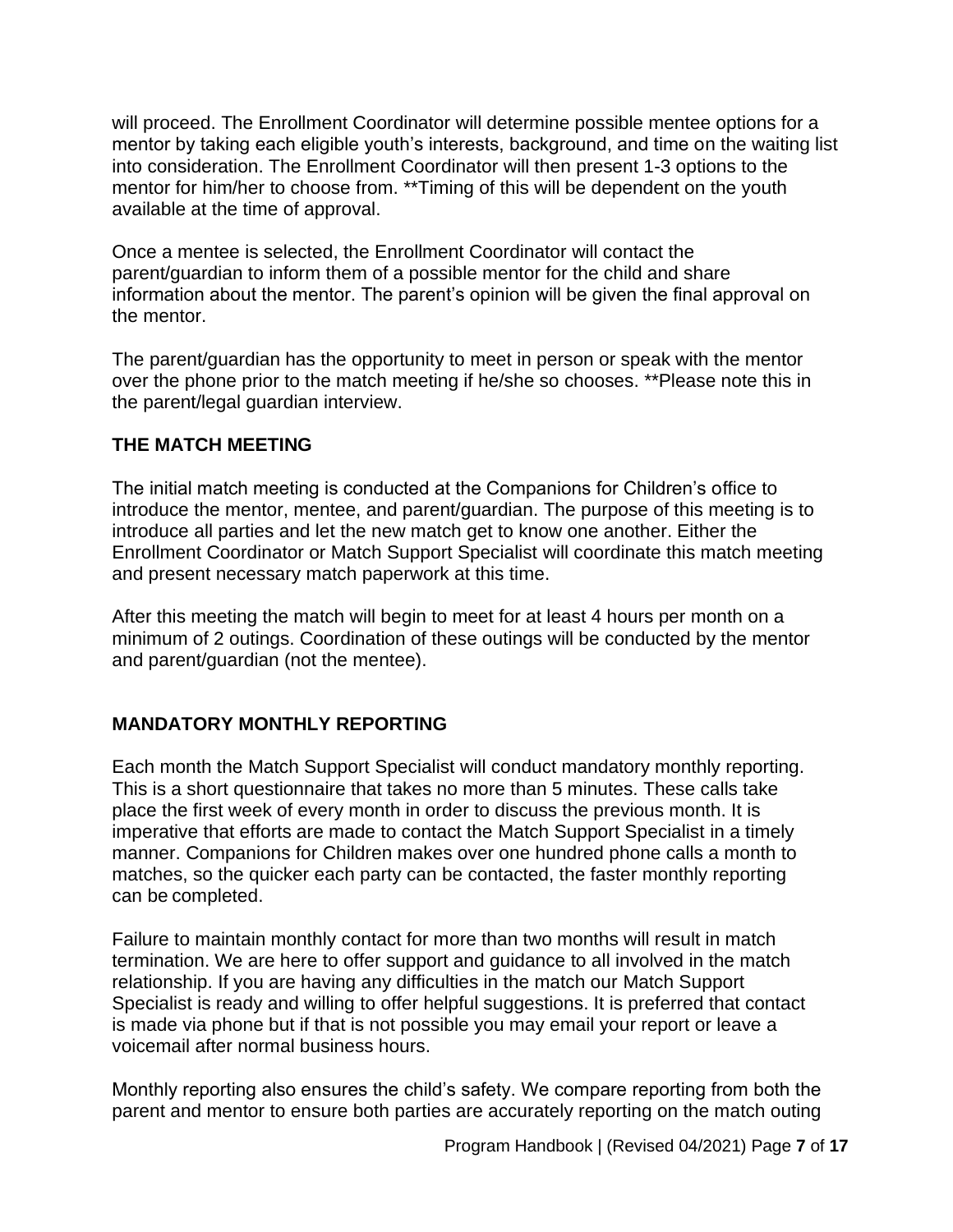activities. Parents - Safety is our number one concern. Discuss each match outing with your child upon their return. Keeping the lines of communication open will allow them to let you know if there is a problem.

# **REMATCHING PROCEDURE**

If a child's match is closed, the child is eligible for re-matching as long as the parent/legal guardian complied with all guidelines and ground rules set forth by Companions for Children, maintained mandatory monthly reporting, and the child still expresses an interest in having a mentor.

If it has been more than a year since initial enrollment, both the parent and child will be re-interviewed. The Match Support Specialist will schedule this upon closure of the current match. The purpose of the update is to make a reassessment of the needs of the child and to update any change in status of the family. Companions for Children has the right to refuse a re-match under any circumstances.

# **MENTOR MEETINGS**

The Match Support Specialist will plan and conduct quarterly mentor meetings. These meetings typically occur in the evening and are one-hour long. Mentor meetings are an opportunity for the Match Support Specialist to pass along any information that is deemed necessary for mentors to know. This can include, but is not limited to, updated information about the program, reminders of expectations or rules, or new features of the program. Mentor meetings also provide an opportunity for mentors to interact and ask each other questions to gain feedback that may be helpful for their own match. Attendance at mentor meetings is highly encouraged.

# **COMPANIONS FOR CHILDREN EVENTS**

A few times per year, Companions for Children plans activities for mentors and mentees to participate in together. Some of the activities focus on giving back to the community, and some focus on having fun. We ask that mentors and parents coordinate when an event is coming up so that the match can attend at least 50% of the events throughout the year. Be sure to RSVP to events when they are coming up.

Youth who are un-matched or whose mentors are unable to attend may still participate. Parents must (1) drop off and pick up their child at the specified times, or (2) have their child's mentor pick up and drop off their child. Companions for Children's staff is prohibited from providing transportation to mentees while acting in an official capacity for the organization. Please do not ask staff members to provide transportation.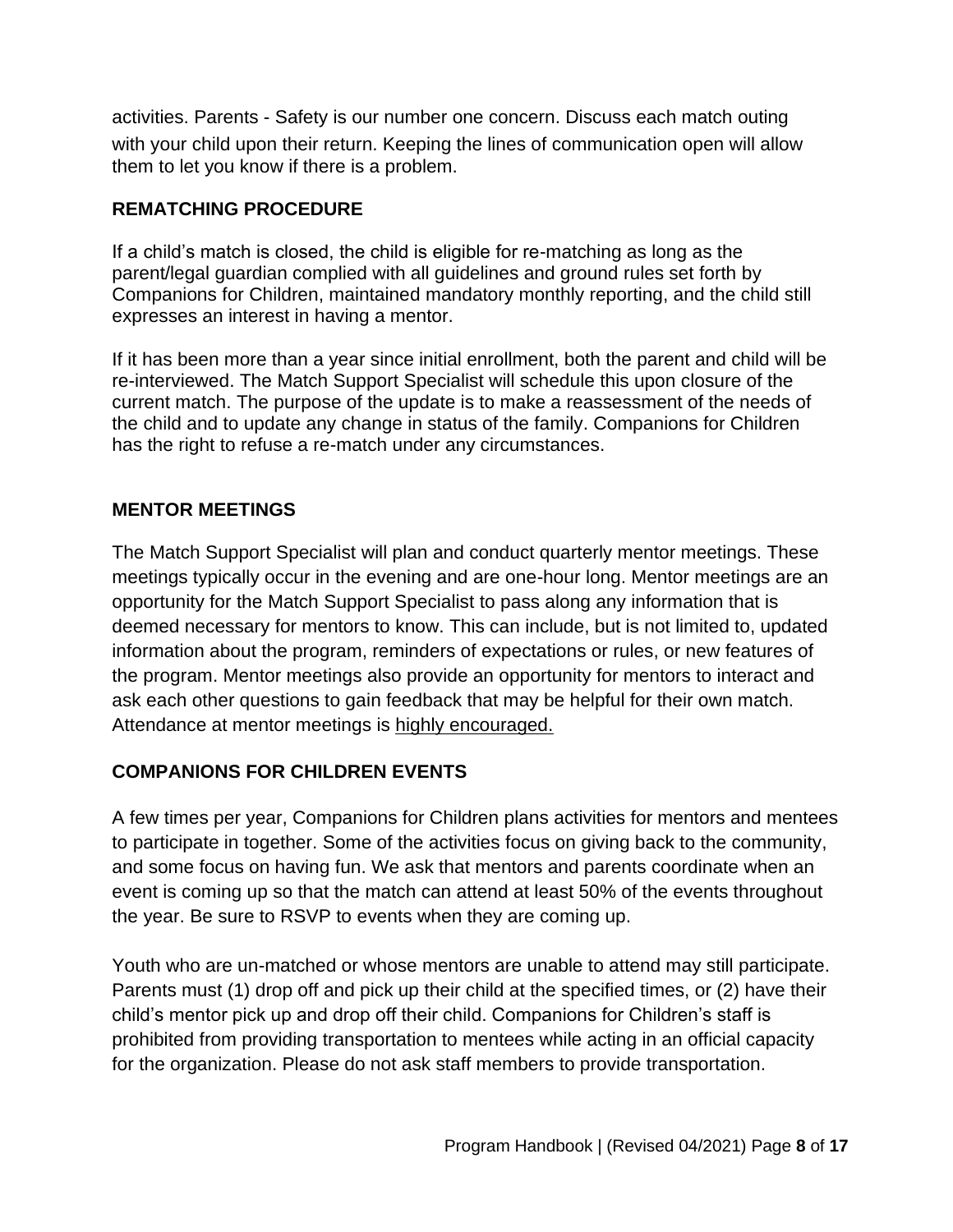#### **MATCH VOLUNTEERING**

Companions for Children encourages free to low-cost activities for match outings. In addition, each match is required to volunteer for at least 4 hours per month on a minimum of 2 outings.

# **ADDITIONAL ENROLLMENT BENEFITS**

#### **MINOT FAMILY YMCA**

Companions for Children, in partnership with the Minot Family YMCA, is able to provide a free YMCA membership to mentees after the completion of the enrollment process, and for the duration of the youth's enrollment in the program. This is an excellent resource for matches to utilize when they want to stay active during the winter months. In order to access this membership, the parent/legal guardian must fill out paperwork during normal business hours at the YMCA. As a mentor, the daily fee is waived if you arrive with your mentee. You must show a valid driver's license. \*\*The YMCA has the right to refuse membership to youth in violation of any of their program's regulations.

#### **HIGH AIR GROUND TRAMPOLINE PARK**

Companions for Children in partnership with the High Air Ground Trampoline park, is able to provide a discounted rate for active matches. For \$10, both the mentor and mentee are able to jump for 1 hour. The purchase of \$3 jump socks are required, but may be reused on each visit. To utilize this benefit, parents must fill out an online waiver at [www.highairground.com. M](http://www.highairground.com/)entors may fill out the waiver upon arrival. When checking in the mentor must let the cashier know that they are a part of Companions for Children and provide both their name and the mentees name. This discount is only valid when the mentor and mentee are together. The mentee or mentor cannot utilize this discount when they are not together.

# **OTHERS (NORTH HILL BOWL, MARGIE'S ART STUDIO, THE PUTT DISTRICT)**

Companions for Children, in partnership with various local businesses, is able to provide the following discounts.

- $\circ$  North Hill Bowl Free shoe rental (\$3 value per person)
- o Margie's Art Glass Studio 50% off Mentors project
- $\circ$  The Putt District Discounted rate of \$10 per match

When checking in the mentor must let the cashier know that they are a part of Companions for Children and provide both their name and the mentees name. This discount is only valid when the mentor and mentee are together. The mentee or mentor cannot utilize this discount when they are not together.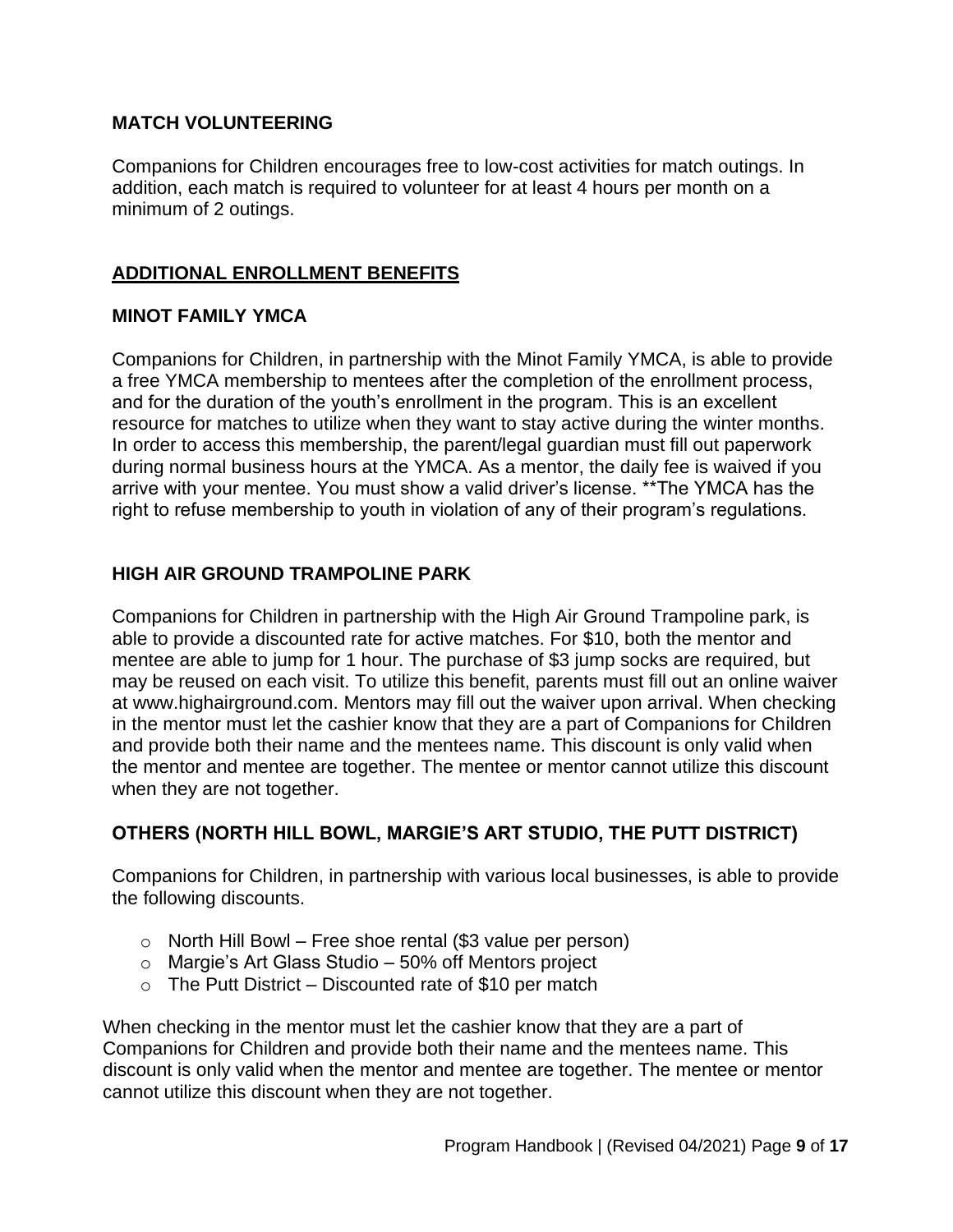# **GUIDELINES AND GROUND RULES**

- $\checkmark$  The start of the match is an adjustment time for the mentor, mentee and parent. **Relationships take time and action to develop**. Try to be patient - don't expect quick changes. The combined effort, support and approval of the mentor and the parent can help create a successful match.
- ✓ **The mentor is providing a service to the mentee, their family and Companions for Children as a volunteer.** The mentor's time and financial limitations need to be respected and appreciated. Everyone can help build the relationship by saying "Thank You," being courteous, discussing the joy of visits together, and positive changes noticed in the youth.
- $\checkmark$  **Mentors are volunteers.** The mentor is not an ATM, babysitter, teacher/tutor, social worker, psychologist, or parent. A mentor is an adult friend, guide, listener, confidant and resource for your child. It is the parent's responsibility to communicate these expectations with their child.
- $\checkmark$  Limitations. We encourage clear communication between the parent and volunteer regarding any limitations the parent may have. It is appropriate for mentors to set ground rules and correct misbehavior during a visit - physical punishment and/or cutting an outing short is prohibited. The mentor must communicate behavioral problems with the parent upon drop off.
- $\checkmark$  Do not "ground" a child from seeing their mentor. In most situations, the outing can be restricted in some way, rather than canceled. Not allowing a child to have an outing with their mentor, as a means of discipline, will result in the closure of the match.
- $\checkmark$  Consistent, reliable communication between the mentor and parent, is important for a healthy, trusting relationship to develop. **Communication is critical to match success, therefore the mentor and parent are equally responsible to arrange outings.** If communication becomes a problem, Companions for Children must be notified immediately.
- ✓ Matches are required to get together at least **four hours per month on a minimum of two outings, once before the 13th of the month and the second before the 26th of the month.** It is recommended that outings are scheduled with as much notice as possible and the mentor and parent mutually confirm outings at least 24 hours in advance.
- ✓ **It is mandatory for both the mentor and parent to keep adequate records of outings and report monthly to Companions for Children.** Monthly phone contact with Companions for Children is required by the  $3<sup>rd</sup>$  of each month to report on outings. Monthly contact is gathered to ensure match progression, provide support and to compare reports for safety. Information gathered includes, but is not limited to: dates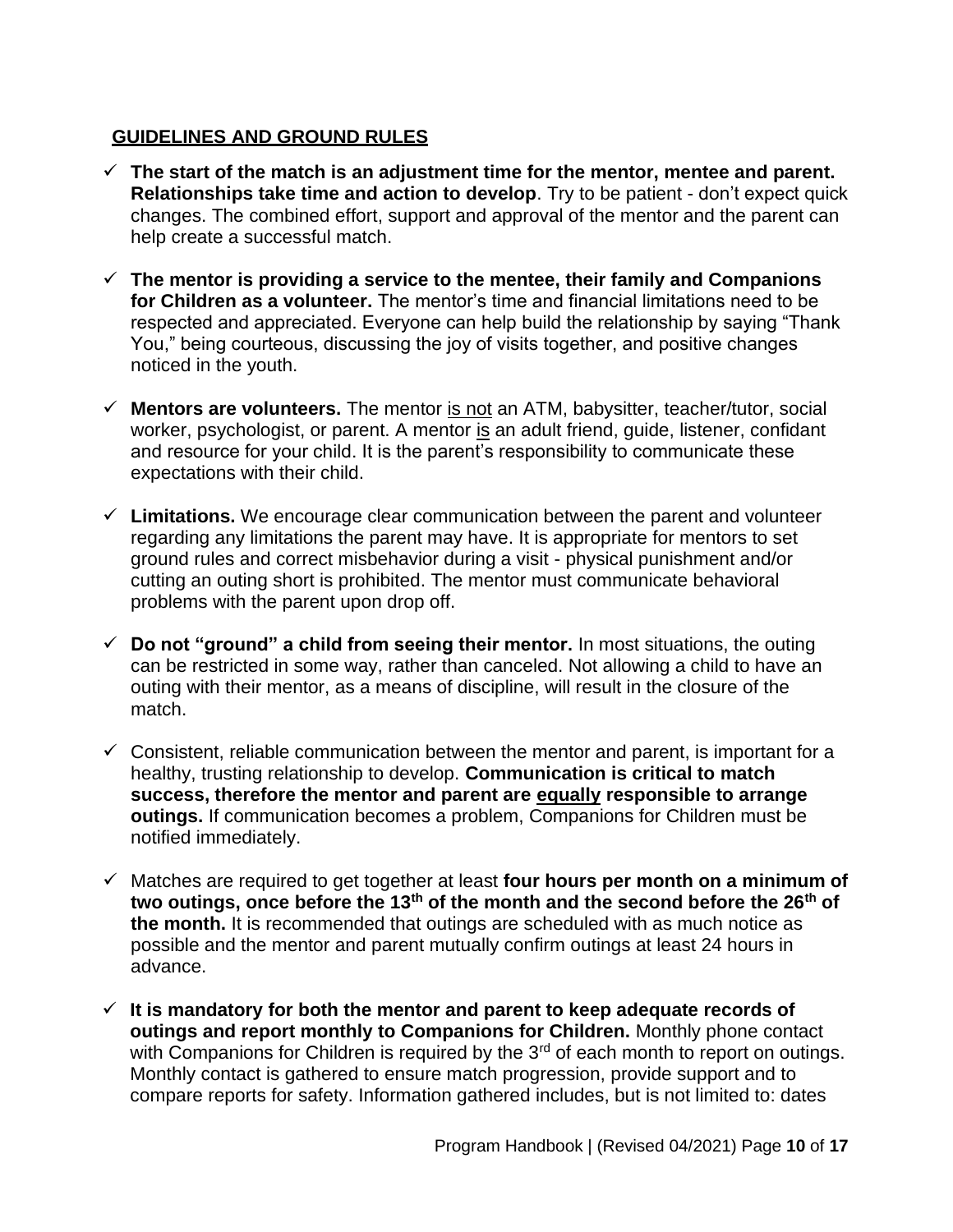and length of outings, activity details, mentor/parent communication, updates on contact information, vacations, etc.

- ✓ **We expect both the mentor and parent to let Companions for Children know of any important changes ASAP.** (i.e. guardianship changes, address or phone number changes, marital status or job changes, serious illnesses, vacations longer than two weeks, etc.)
- $\checkmark$  Pick up/Drop off: The mentor should arrive at the mentee's home at the agreed upon time. The mentee should be ready to go, well-groomed and dressed appropriately for the activity and weather. If it is necessary to cancel or be late for a visit, please call ASAP. Allow as much time as possible - the closer the cancellation or delay is to the expected outing, the more disappointing it is and damaging to the mentee and the relationship.

Children under the age of 9: The parent must be present at pick up and drop off. The mentor and parent must communicate details about the outing in person at drop off.

Children over the age of 9: The parent should be present at pick up and drop off. If this is not possible, prior arrangements need to be discussed at the time the outing is arranged. The mentor and parent must communicate details about the outing in person at drop off or via a phone call within 24 hours of an outing.

✓ **The mentor is expected to pay for the cost of activities and provide transportation.** Companions for Children encourages free to low-cost activities. The mentor should plan activities and projects within their budget and set financial boundaries. Gift giving is restricted to special occasions (i.e. birthday's, holiday's and matchiversaries) in order to maintain reasonable expectations. Companions for Children is a free service for families, therefore, mentors are prohibited from accepting money from the mentee or his/her family.

The mentor is responsible for the supervision, safety and welfare of the child during outings. ND law requires children under the age of 8 to be in a booster seat. It is the responsibility of the parent/legal guardian to provide a booster seat and ensure it is ready for outings. If a booster seat is not available, the mentor is prohibited from transporting the mentee. In addition, ND law requires children under the age of 12 to sit in the backseat of a vehicle having passenger airbags.

✓ **Companions for Children's program philosophy is based on a one-on-one relationship.** Other family members and/or friends are strictly prohibited to participate in outings. On occasion, it may be appropriate for the mentor's family members to be present at the house or be present on special occasions. Mentors should be aware of the mentee's one-on-one needs and discuss with him/her before bringing another family members around. Please contact Companions for Children's Service Coordinator for advice on whether this is right for your match.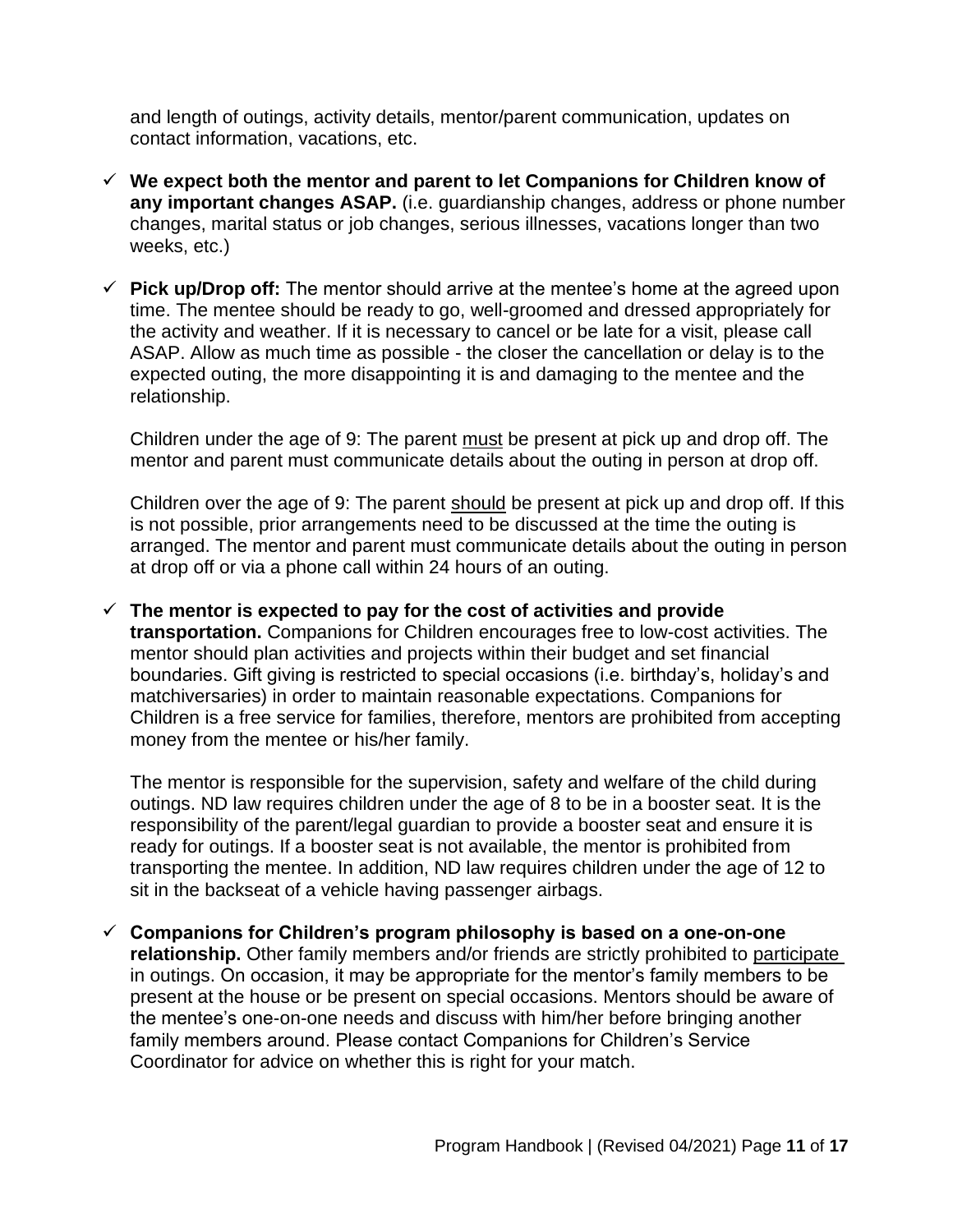- ✓ **Out of Town Travel.** Companions for Children encourages matches to support the Minot community by conducting match outings within the constraints of Minot and the surrounding 15-mile radius. However, should a mentor on occasion find it necessary to travel out of town for a match get together, they may do so with parent permission and within a 200-mile radius. Matches are strictly prohibited from traveling to Canada. Failure to comply with the above conditions will result in termination of a match without notice.
- ✓ **Companions for Children does not see overnight visits as necessary to a good match and therefore strictly prohibits overnight visits.** Failure to comply with the above conditions will result in termination of a match without notice.
- ✓ **Social Media.** Companions for Children highly discourages mentors, mentees and parents/legal guardians from using social media to interact with each other. Companions for Children encourages mentors to interact with their mentees and his/her parent/legal guardian via telephone, text or e-mail.

If the mentor chooses to use social media with his/her mentee then he/she accepts the following terms: If the mentor views on the mentee's social media site(s) information that endangers the health, safety, or welfare of the mentee (i.e. information or pictures of the mentee engaged in underage alcoholic drinking, drug uses, cyber-stalking, cyber-harassing, cyber bullying, or inappropriate sexual behavior; the mentor will report the information to the staff at Companions for Children and to the mentee's parent(s), legal guardian, or other appropriate person or entity. If it is an emergency, the mentor must call the Minot Police Department to report the information and then call Companions for Children the following business day.

✓ **Confidentiality.** Do not release or discuss information about the child or his/her family with anyone outside the confines of the Companions for Children organization or the child's parent/legal guardian. I understand that this agreement pertains to the time period prior to, during, and after the match closes. This agreement does not pertain to the reporting of suspected child abuse, neglect, or criminal activity to the appropriate authorities. Failure to comply with the above conditions may result in termination of a match without notice. Limits of confidentiality are in the Program Handbook.

# **LIMITS OF CONFIDENTIALITY**

# **Limits of Confidentiality Information will be released under the following circumstances:**

- $\checkmark$  Pursuant to a valid and enforceable subpoena.
- $\checkmark$  To agency counsel in the event of litigation or potential litigation involving the agency. Such information is considered privileged and its confidentiality is protected by law.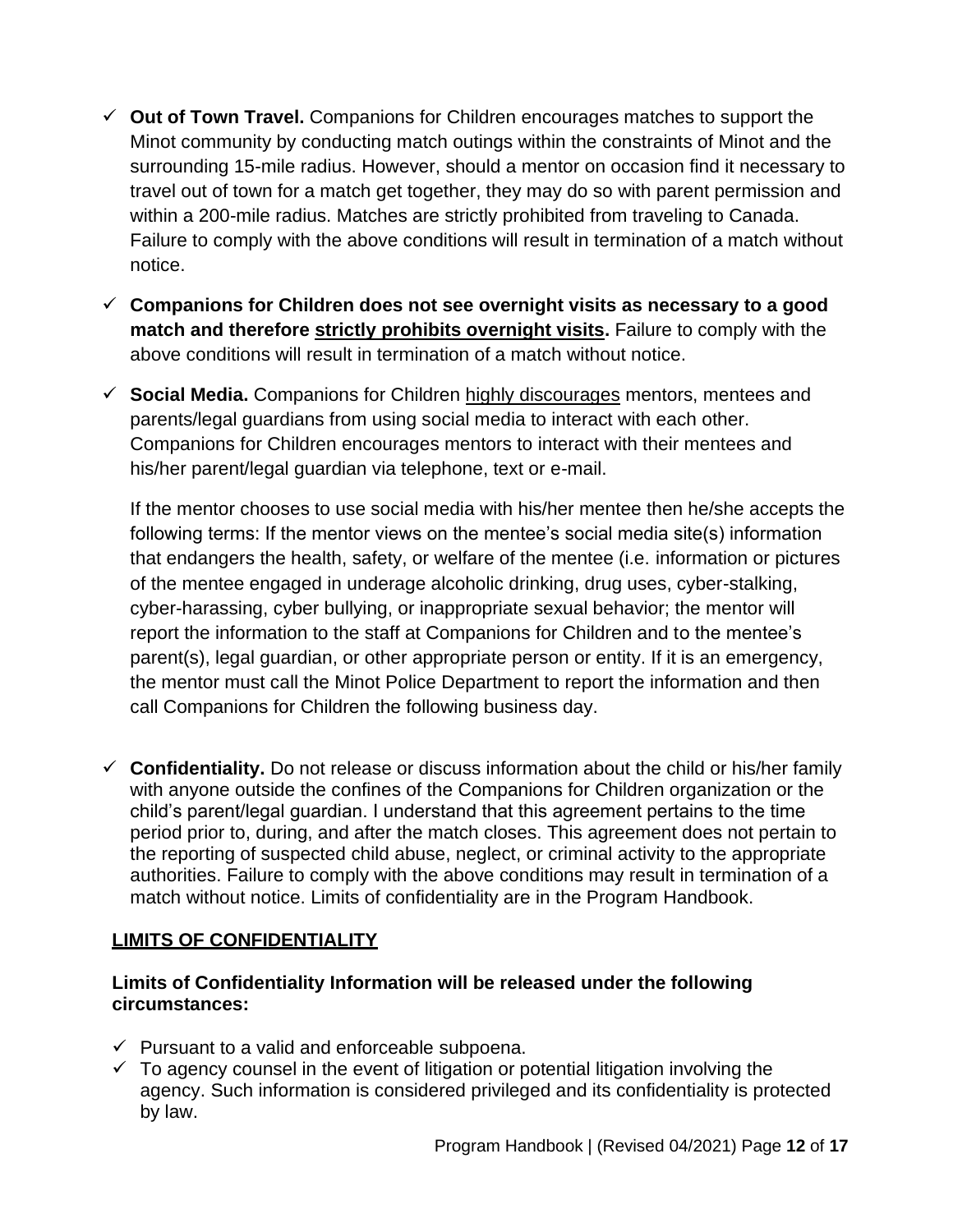- $\checkmark$  Written requests for information must be submitted to the Executive Director. Written requests for information need to provide adequate information being disclosed is that the client intended and authorized.
- $\checkmark$  Members of the Board of Directors have access to client information only upon authorization by a formal motion of the board. Violation of this privilege shall constitute adequate cause for removal from the Board of Directors.

# **UNACCEPTABLE BEHAVIOR**

A number of behaviors are regarded as incompatible with Companions for Children's goals, values and program standards and therefore are considered unacceptable and prohibited.

- $\checkmark$  Unwelcome physical contact, such as inappropriate touching, patting, pinching, punching, and physical assault.
- $\checkmark$  Unwelcome physical, verbal, visual, or behavioral mannerisms or conduct that belittles, shows hostility, or aversion toward any individual.
- $\checkmark$  Demeaning or exploitive behavior of either a sexual or nonsexual nature, including threats of such behavior.
- ✓ Display of demeaning, suggestive, or pornographic material.
- $\checkmark$  Known sexual abuse or neglect of a child.
- $\checkmark$  Denigration, public or private, of any Junior Friend parent/guardian or family member.
- $\checkmark$  Demeaning or exploitive behavior of either a sexual or nonsexual nature.
- $\checkmark$  Pursuing a personal relationship with a member of the mentee's family.
- $\checkmark$  Pursuing a relationship other than mentoring with a child or family member. (For example, but not limited to adoption, guardianship, etc. of the child or a family member.)
- $\checkmark$  Intentional violation of any local, state, or federal law.
- $\checkmark$  Driving under the influence of alcohol.
- $\checkmark$  Possession of illegal substances.

# **F.A.Q.**

#### **WHAT IF I HAVE TO RESCHEDULE AN APPOINTMENT WITH COMPANIONS FOR CHILDREN STAFF?**

Due to our small staff, Companions for Children does not have regular office hours and primarily schedules visits by appointment only. When we make an appointment with you, it is a two-way commitment and we ask that you respect our time as we do yours. Reliability and communication are very important to the success of our program and therefore we take any rescheduling or cancellations into consideration as part of your eligibility.

Please arrive 5-10 minutes before your scheduled appointment time. We understand that issues can arise that may cause you to be late for your appointment. If this ever occurs, please call to inform us as soon as possible so we can do our best to accommodate you. It is likely that if you arrive more than 10 minutes late, we will need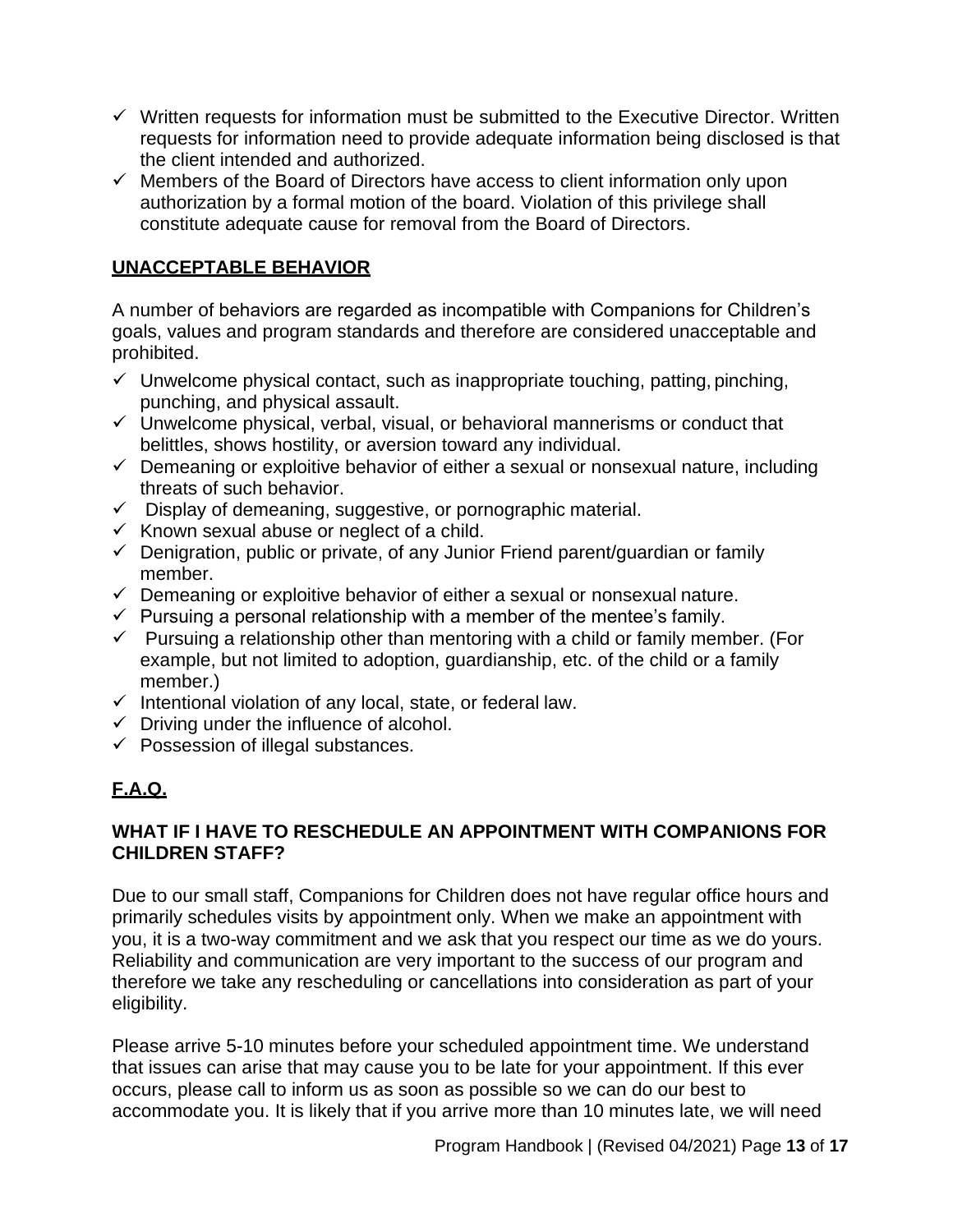to reschedule.

We respectfully ask that you provide us with a 24-hour + notice if you need to make a schedule change or cancel your appointment. If you must reschedule day of your appointment due to an illness or emergency, call our office as soon as possible. If you are unable to reach one of our staff, please leave a voicemail and/or send an email. After two rescheduled, cancelled or no-show appointments, your file will be closed and you are eligible to re-apply in 3 months. Thank you for understanding the value of our appointment policy as it allows us to best serve our clients and provide a high quality of service.

[Mentors, please note that the Screening Committee will be notified of any rescheduled or cancelled appointments]

# **HOW LONG WILL A CHILD WAIT FOR A MENTOR AFTER ENROLLMENT?**

The length of time a child waits for a mentor is determined by the pool of mentors available. In the past, younger children have been matched more quickly than older children and girls have been matched more quickly than boys. Expect at least a onemonth wait. The Enrollment Coordinator will be able to provide a better estimate of how long it will take to find a match after the Youth Interview.

#### **HOW DOES COMPANIONS FOR CHILDREN DECIDE ON A MENTOR FOR A CHILD?**

The Enrollment Coordinator pre-selects youth he/she feels most appropriate for a mentor. He/she works hard to facilitate matches that will be acceptable to both parties. Taken into account are the skills, needs, hobbies, interests, expectations of the match, and time of the wait time. The opinions of the youth, parent/guardian, and mentor will all be taken into consideration.

# **WHAT ACTIVITIES DO MENTORS AND MENTEES DO TOGETHER?**

Each match is unique in how time is spent together. Getting together doesn't require a special occasion or expensive activity—just 4 hours every month doing a variety of things the mentee and the mentor already enjoy. For example: They could share an activity that gives them something in common to talk about. Buy a comic book to read together. Play a board game. Hit a bucket of golf balls at the local driving range. Take a ride in the car with the radio on and talk about the music they like.

The match is also encouraged to try new activities together. Mentors can introduce mentees to different educational, cultural, and recreational opportunities available to them. Although these activities are not the goal of the organization, they may offer an opportunity for new experiences and the development of new skills for both the mentee and the mentor.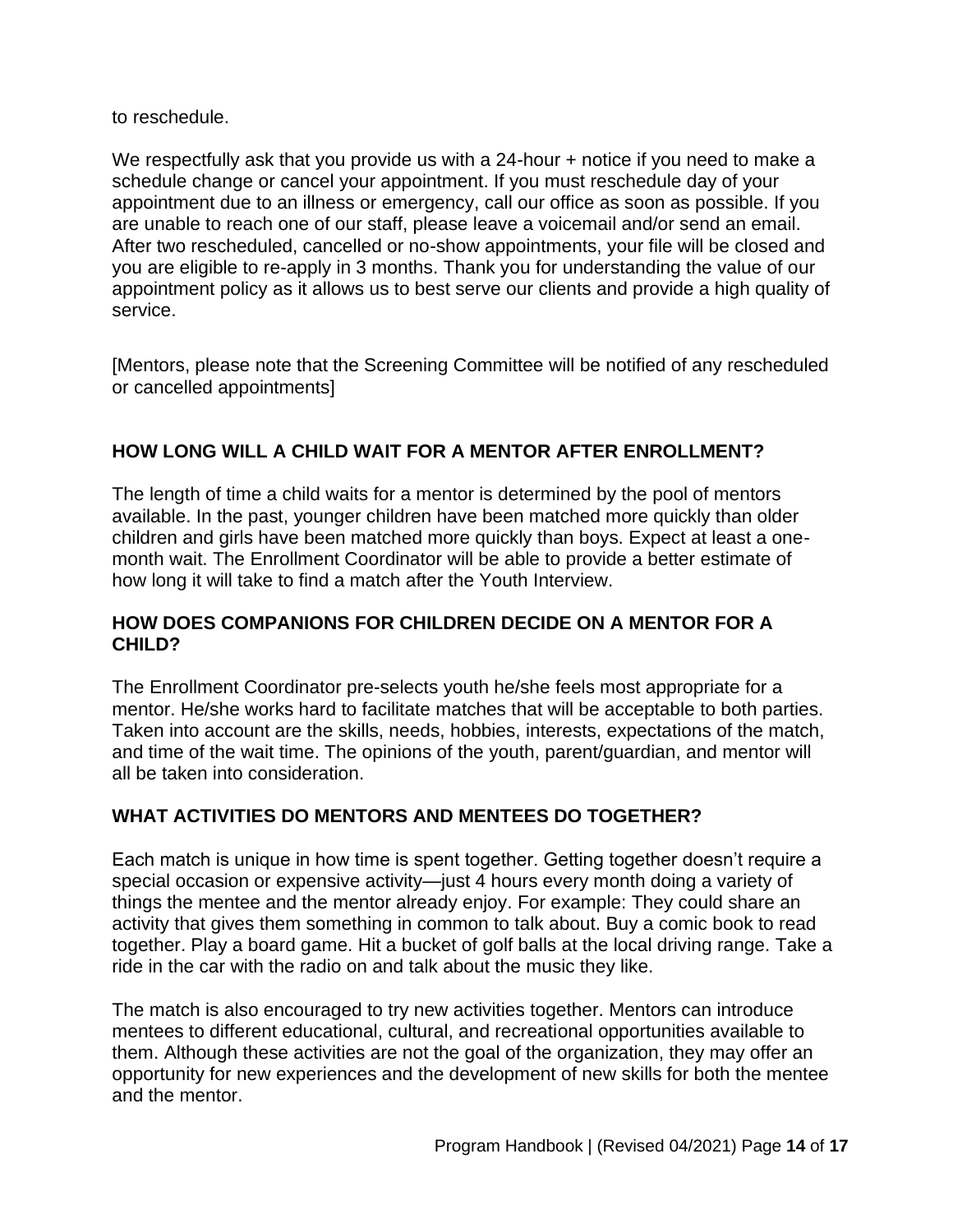The mentor and mentee should select activities that give each of them a chance to learn more about one another. The main purpose in participating in activities is to provide a vehicle for the formation of a relationship, not just to entertain a child. It is from this relationship that the mentee may benefit from the mentor's guidance, acceptance, and assistance in meeting the challenges associated with growing up.

Most important: keep it simple and have fun! A list of free to low-cost activities will be provided at the match meeting for guidance.

# **HOW MUCH MONEY ARE THE MENTORS EXPECTED TO SPEND ON ACTIVITES?**

The quality of time invested with a mentee is more important than the amount of money the mentor spends; therefore, we do not set a specific financial expectation on the mentors. Companions for Children encourages free to low-cost activities. The goal of the relationship is to help the mentees see the world through a different lens so the mentor can inspire them to become something he/she never thought possible. Shoot hoops at a local park, play a game together, or share a pizza are great ways to spend time together, without breaking the bank.

Companions for Children will also provide group activities a few times per year that are a great way to meet other mentors and mentees in the program and are free of cost. Keep in mind the winter months sometimes make it challenging to do free to low-cost activities, we recommend the mentor choose a few options that are within their budget and let the mentee choose. More expensive activities such as eating out, arcades and going to the movie theaters, or purchasing gifts for the mentee, are discouraged in the early stages of a match as it sets a high standard of expectation.

The mentor should set their own budget on how much they are willing and able to spend. Financial expectations should be communicated to the mentees by the parents so that the mentor does not feel taken advantage of and the mentee doesn't become disappointed.

# **HOW DO I UTLIIZE THE BENEFITS OF THE YMCA?**

Each mentee in our program has a free membership through the Minot Family YMCA. The Match Support Specialist sends an updated list of enrolled youth to the YMCA at the beginning of every month. In order to utilize this membership, the mentee's parent/guardian must fill out paperwork at the YMCA during normal business hours to finalize the membership. If a mentor takes a mentee to the YMCA for an activity, the mentor's daily fee is waived if he/she arrives with the mentee. A valid driver's license may be requested.

# **WHAT IF I CAN'T GET A HOLD OF MY MENTEE'S PARENT?**

Program Handbook | (Revised 04/2021) Page **15** of **17** Please make multiple attempts to call or text your mentee's parent. If you still have not received a phone call back, contact Companions for Children staff to notify them of the difficulties you have been having. Please do not wait for us to call for monthly reporting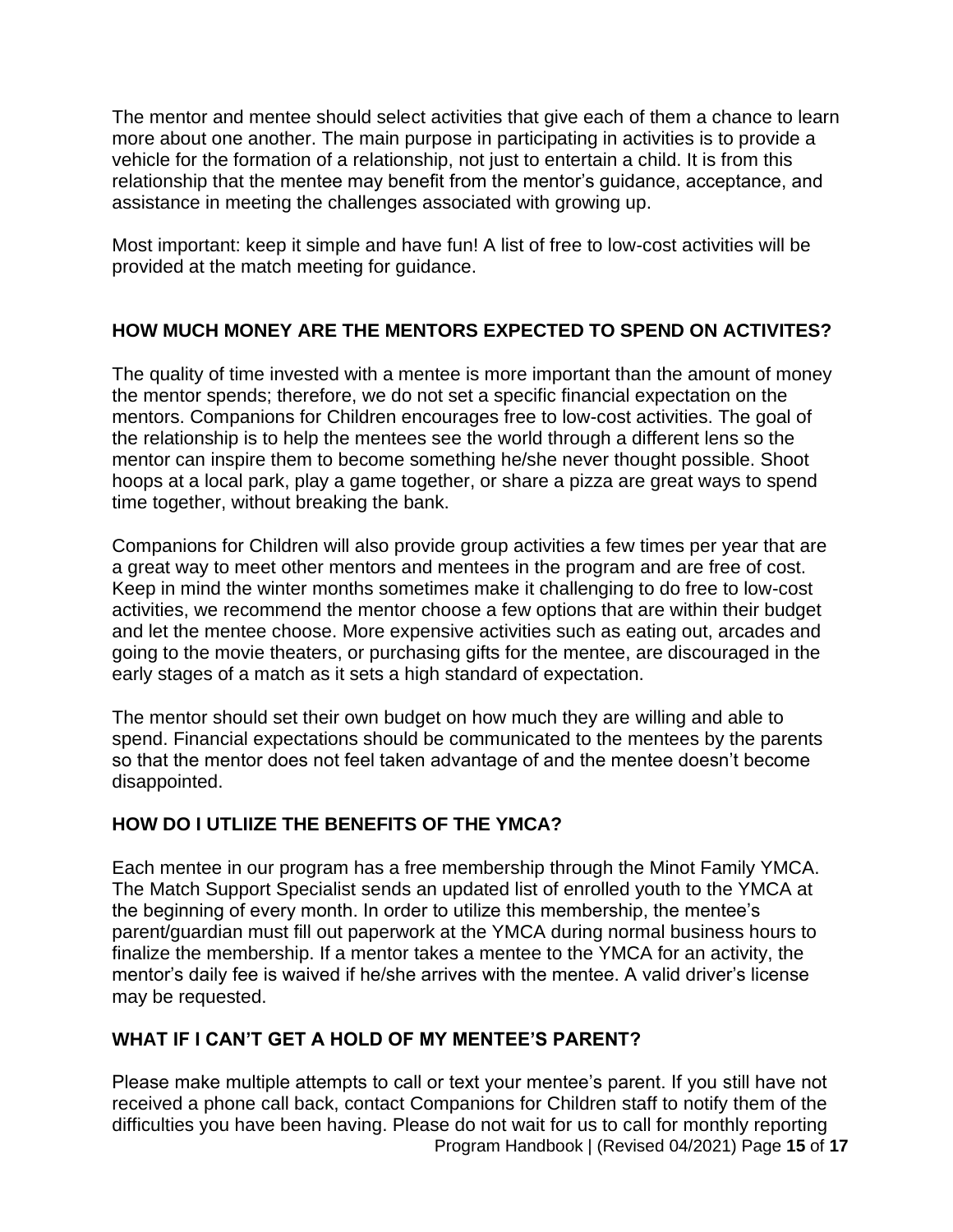to let us know of communication problems.

# **WHAT IF WE HAVEN'T HEARD FROM THE MENTOR?**

We typically expect the mentors to initiate contact in order to make plans, however if time passes and you do not hear from the mentor, call or text them. Remember, this is a

two-way street and your involvement as a parent is critical to your child's success. If you make multiple attempts to call or text the mentor and you still do not hear back, contact Companions for Children's staff to notify them of the difficulties you have been having. Please do not wait for us to call for monthly reporting to let us know of communication problems.

# **WHAT IF MY SCHEDULE GETS BUSY ONE MONTH AND I CAN'T MEET FOR FOUR HOURS?**

We ask that mentors and parents make it a priority to ensure that the 4 hours per month requirement is being met. We understand that there are occasional circumstances that arise that may hinder your ability to meet the requirement. Missed time together and long gaps in communication negatively affect the matches progress.

If there are circumstances that cannot be avoided and allow no time available (i.e. serious illness, month long vacations, family emergencies, etc.) please contact the mentor or parent and Companions for Children's office to keep everyone informed. If it becomes a habit that you do not meet the minimum 4-hour requirement, your match will be closed.

# **WHAT IF I CAN'T FULFILL THE ONE YEAR COMMITMENT?**

In order to help build a positive, lasting relationship Companions for Children requires mentors to commit to at least one year to their match. This gives time for rapport to be built and shows the child that you are there for the long haul. If at any time circumstances in your life prevent you from fulfilling the full year commitment (i.e. moving) you must contact Companions for Children staff immediately. The Match Support Specialist will help guide you in what steps to take to close the match positively, rather than causing harm by abruptly ending the match.

# **UNDER WHAT CIRCUMSTANCES COULD A CHILD BE CLOSED OUT OF THE PROGRAM?**

- $\checkmark$  When the mentee reaches the age of 18, they will be formally closed out of the Companions for Children program. However, they are able to keep an in-formal relationship with their mentor.
- $\checkmark$  The mentee moves out of the service area.
- $\checkmark$  If Companions for Children is unable to make, contact with the parent or mentor for 2 months the match will be closed. It is important to notify all parties if your address, phone number or email change and to return phone calls in a timely manner.
- $\checkmark$  The mentee's needs become such that they are no longer appropriate for volunteer